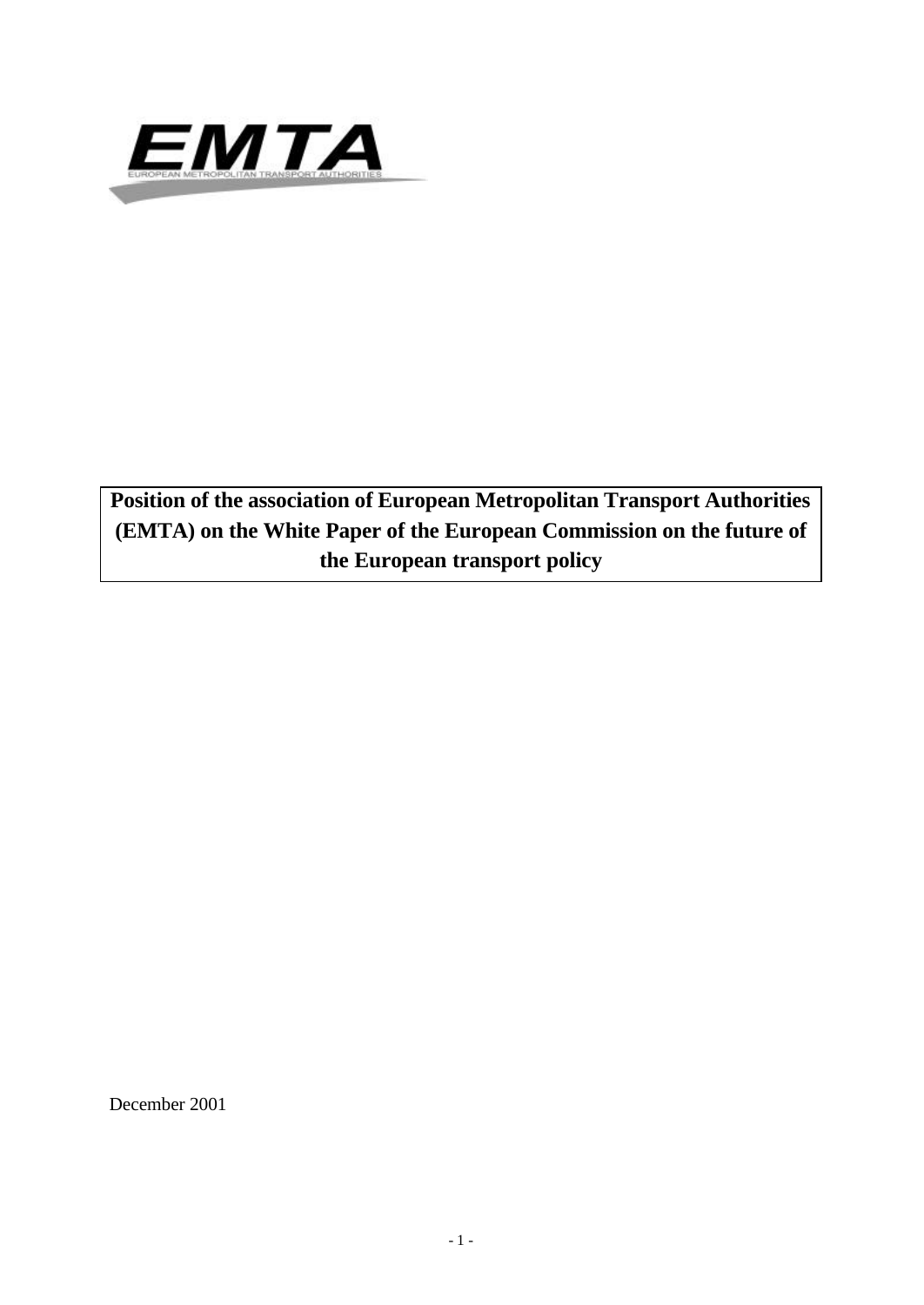# **Introduction**

The association of European Metropolitan Transport Authorities (EMTA) brings together 26 public authorities in charge of the public transport networks of the European largest cities. These authorities plan, co-ordinate, fund and improve constantly the quality of public transport systems serving more than 70 million European citizens.

The Members of EMTA have greeted the release last September by the European Commission of the White Paper on the European transport policy by 2010, since **they all agree that there is an urgent need to change the current patterns of mobility in Europe** . However, they would like to stress that **this White Paper is lacking ambition concerning mobility in the urban areas**, where lives more than three quarters of the European population, on the one hand, and that the European institutions should move fast to implement the measures necessary to foster a sustainable mobility, on the other hand. The probability that the objectives won't be reached is strong enough to justify a strong commitment of the European authorities (Commission, but also Parliament and Council of Ministers) to deliver quickly the measures proposed.

# **Main comments**

**EMTA authorities share the analysis of the current situation by the White Paper** : too many deaths on the roads (41,000 each year in the EU), too much congestion stifling the urban areas, too long travelling times affecting mostly the poorest people, too many nuisances to the quality of life (noise, degradation of urban spaces, stress), too much damage to nature, too low quality of public transport systems. And**, if nothing is done quickly to reverse these trends, worst is to come** , since the current evolution clearly still consists in an increase in the use of the private car, especially in urban areas.

Given this trend, **the objective set by the White Paper to bring the market shares of each transport mode in 2010 back at the same levels as in 1998 seems ambitious enough**, and will mean that measures will have to be adopted soon so as to alter behaviours.

EMTA transport authorities think that each level of public authorities has a role to play to achieve a sustainable mobility, and the European Union in the first place. Public transport authorities expect indeed from the European Union:

# - *First a clear statement of the objectives, which should be ambitious.*

Europe has to show the world that there is a way of combining economic dynamism, social justice, quality of life and a protected environment.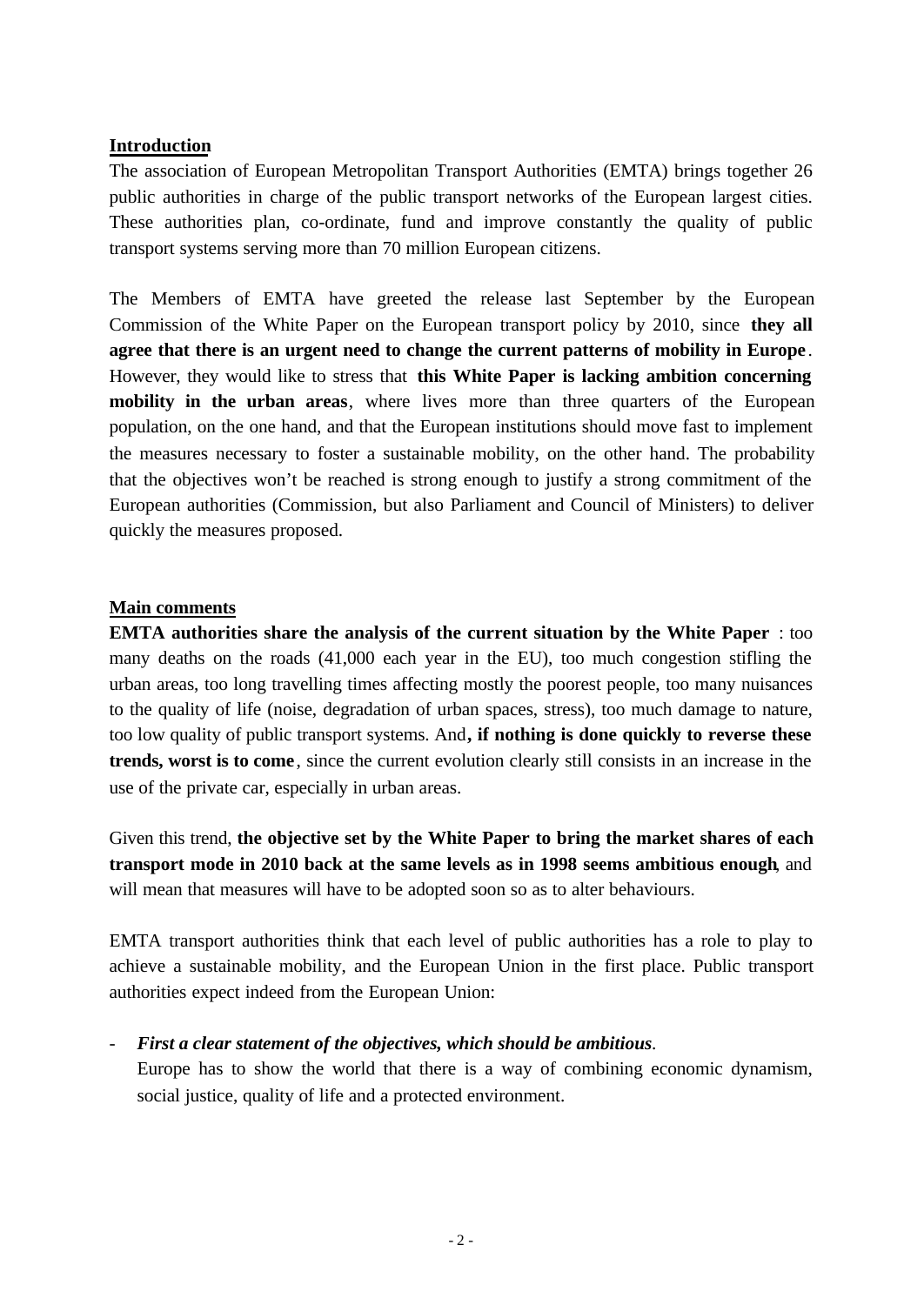- *A greater involvement of the European Union for the implementation of a sustainable urban mobility.*

The public transport authorities of the European metropolitan areas regret **that urban transport is not given due consideration in the White Paper**, which is illustrated by the fact that it only received 4 pages in the 123-page White Paper. Even though the Commission is right to advocate the principle of subsidiarity and to say that the "responsibility for urban transport lies mainly with the national and local authorities", **the fact that 75% of the European Population now lives in urban areas should place urban mobility at the core of all European transport policies**. Europe should let the local authorities the freedom to organize their transport systems as they wish, provided that this organization respects the general principles set at the European level.

In general terms, EMTA authorities are angry that **urban transportation issues often don't get as much attention and money as the improvement of long distance travel** (high speed trains, new airport facilities). To take an example, everyone in Europe has heard about the success of the French TGV, but who knows that high speed services make up less than 10% of SNCF's (French national railways) patronage, while the regional rail services of the Paris metropolitan area account for some 60% of SNCF passengers. Is it normal that these passengers don't receive the same attention and quality of service for their daily trips as when they go on holiday on the Cote d'Azur once a year ?

All **the policies developed by the European Union so as to implement a sustainable mobility will fail if mobility patterns don't improve in the urban areas** in the first place. The commitments of Europe concerning the reduction of greenhouse gas emissions will fail, the will to cut the number of people killed in accidents will fail, the promise to reduce congestion and its economic burden will fail as well if the use of private car is not cut noticeably in the cities and metropolitan areas.

Even though the European Commission cannot replace the local authorities, it can set general targets. **The White Paper would have been right to display some objectives of reduction of the use of private car in the European cities**. The EU can also inform better the local authorities of the necessity to reverse the current trends. It is still too often regarded as bold and politically dangerous for local authorities to try and reduce car traffic in their territories. Politicians who want to act in this direction feel too often isolated and criticized by the different lobbies opposed to the reduction of car traffic, while it should be the opposite. It should be the local politicians who don't act fast to improve the local mobility who should be widely criticized and feel ashamed. Europe should do much more to this end.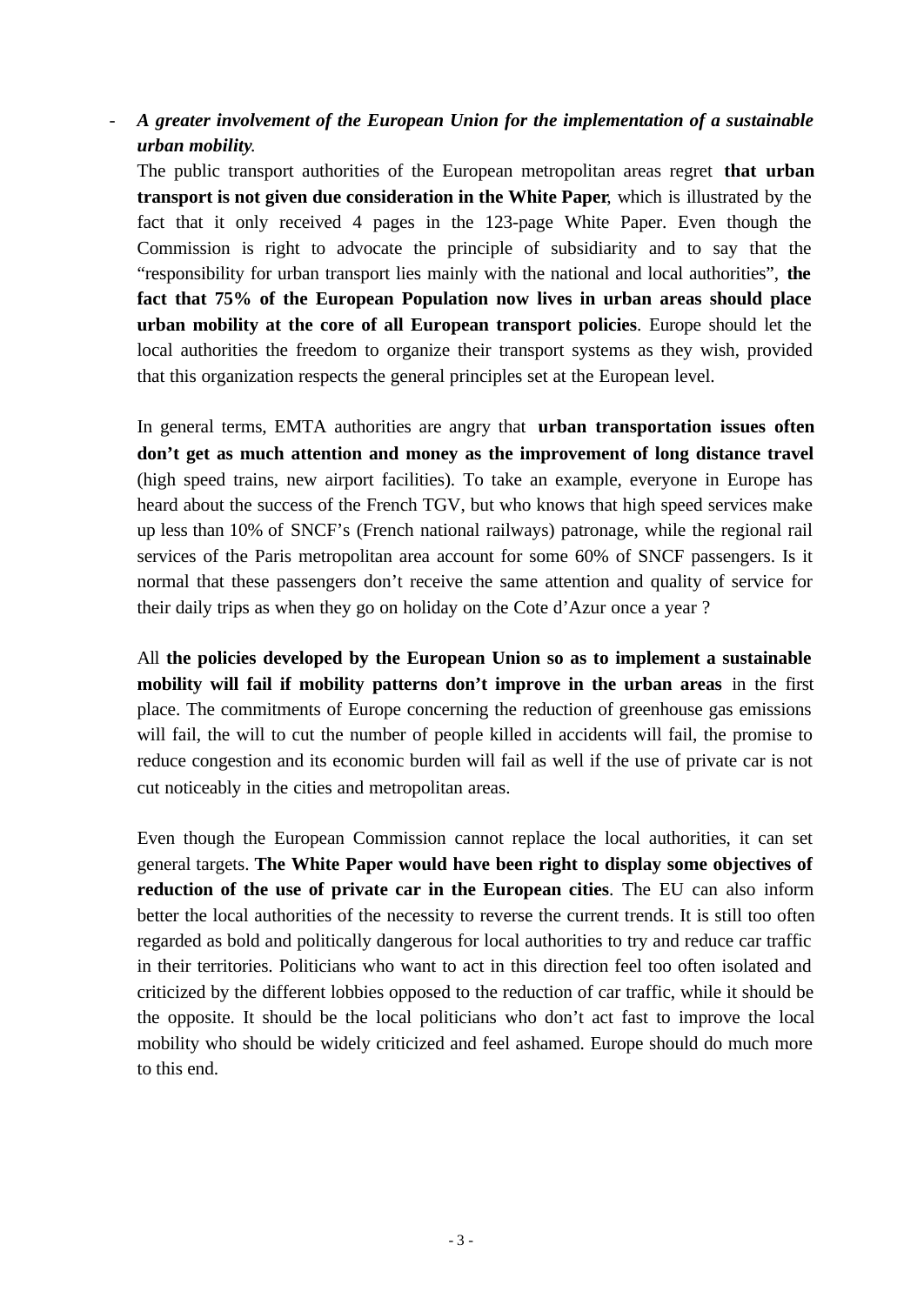- *A steady and important contribution to research and development of new transport systems*

The European Union already invests quite a lot of money in its research programmes devoted to transport. This effort should go on and its results widely circulated.

**The European Union should also devote more money to the funding of new transport systems in the European cities**, so as to accelerate some projects which often stumble on financial issues. European subsidies currently concern nearly exclusively cross-border transport projects, which are useful for the improvement of communications between European countries, but very far from the every day problems of the European citizens. **Nothing prevents the European Union from devoting more money to urban transport projects**, as already do most European States through subsidies paid to the local authorities. Some people might say that the European budget is not big enough for such a policy. But is it tolerable that the European Union still devotes half of its expenses to the agriculture, and so little to urban citizens ?

#### - *A fast move towards harmonization of:*

- . the **taxation of fuels**, with clear incentives for the use of alternative ones,
- . the **technical standards** of public transport systems, so as to set minimum levels of quality of service (for example in terms of accessibility to people with reduced mobility) and of security and so as to reduce their costs of production (for example concerning tramway systems)
- . the **rules concerning the use of private car** (alcohol and speed limits, which could still be lowered by the countries and cities wishing to do so, frequency and objectives of controls, minimum amounts of fines and penalties).
- *The definition and implementation at the European level of guidelines for a fairer infrastructure charging system between the different transport modes.*

The European regulations could state that the money collected should be devoted to the funding of public transport systems

- *The definition of strict rules concerning the necessary co-ordination between land use and transport policies.*

The European concept of urbanity is based on cities of a certain density very well served by public transport systems. **The attempts to control and influence the patterns of urban mobility will achieve nothing if it is still possible to develop new urban areas without efficient public transport**. The preservation of rural areas from uncontrolled urbanization should go together with better connections between town and transport planning in the built areas.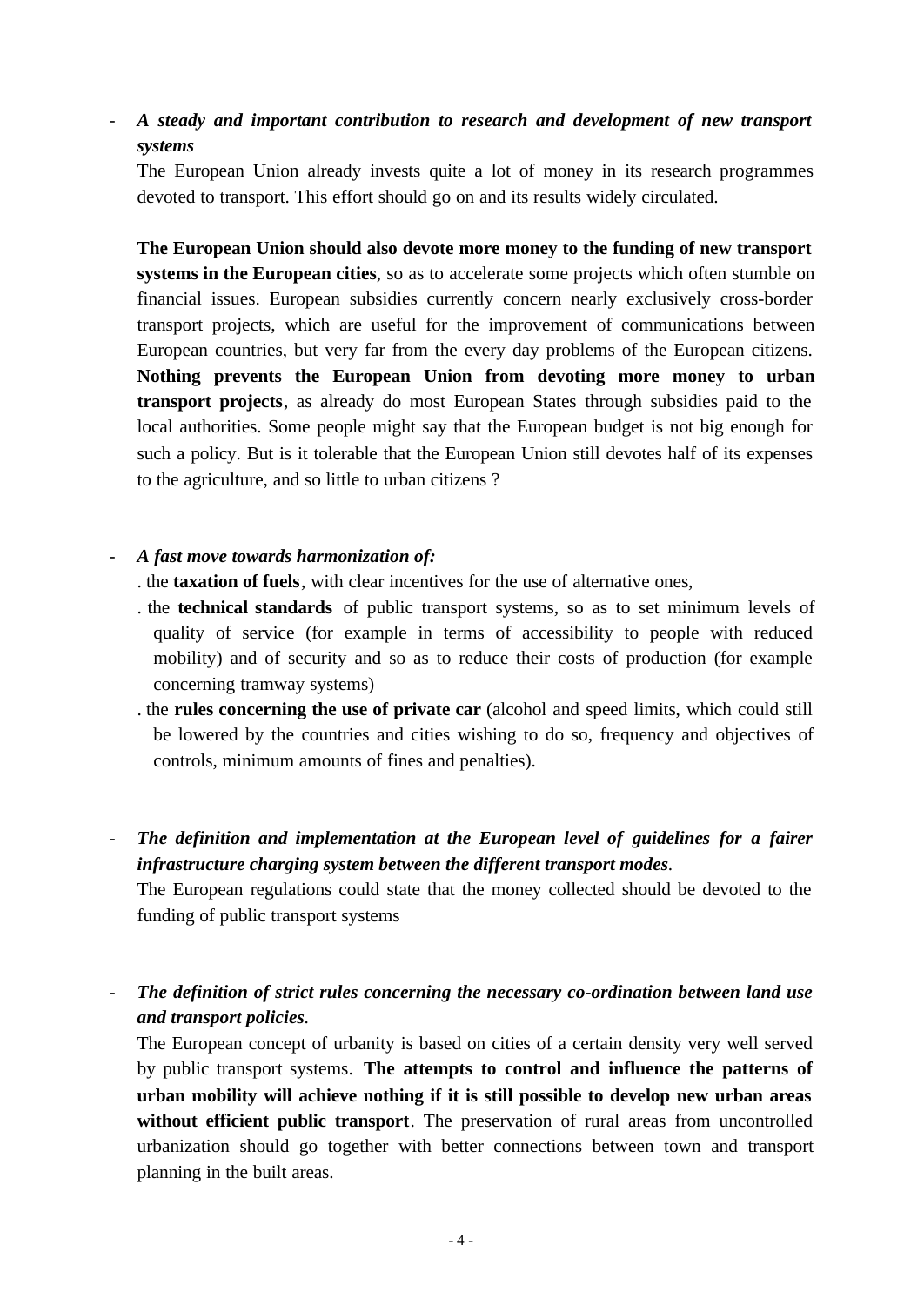#### **Conclusion**

As a conclusion of this position statement, the transport authorities of the European Metropolitan areas would like to stress **that the White Paper doesn't tackle in a proper way the problems of urban transport** and can only be regarded as **a first step**, a sort of general background presentation of the transportation issues. EMTA authorities think therefore that the European Commission should go further and prepare a new White – or Green – Paper specific for urban transport issues, which would be **both more ambitious in its objectives and more compelling in its expectations**. The subsidiarity principle means that an authority only acts if the lower levels of authorities cannot, or not as well. This is why it could be said that the European Union will be guilty of not respecting the principle of subsidiarity if it doesn't act quickly to improve urban mobility, that is to say the every day mobility of the European citizens.

Paris, 18 December 2001